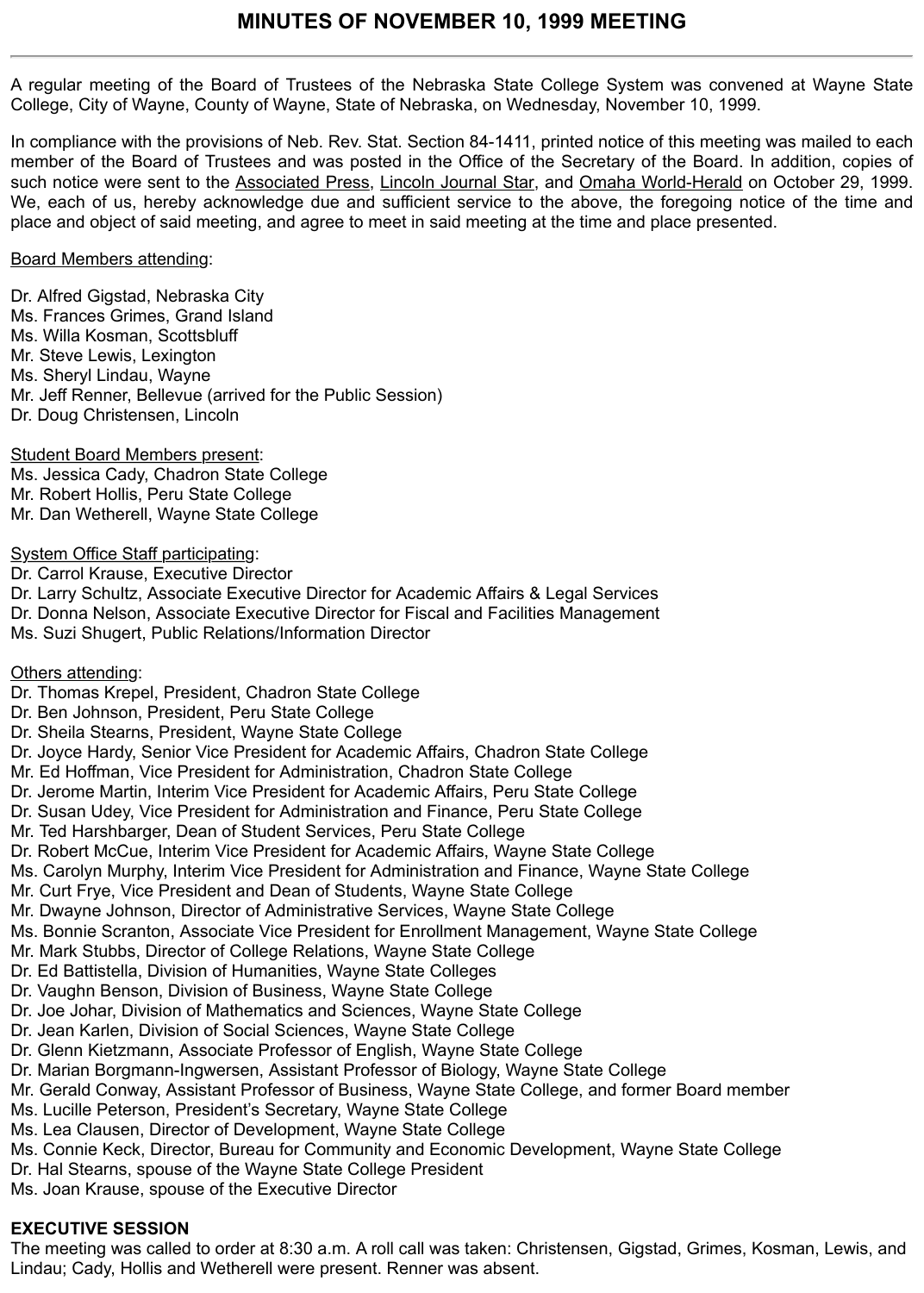Ms. Grimes moved and Dr. Christensen seconded a motion to go into Executive Session for the purpose of discussing personnel and legal items. Christensen, Gigstad, Grimes, Kosman, Lewis, and Lindau; Cady, Hollis and Wetherell voted aye. Motion carried.

Ms. Grimes moved and Ms. Lindau seconded a motion to go out of Executive Session at 9:35 a.m. and reconvene in a Strategic Planning Work Session. Christensen, Gigstad, Grimes, Kosman, Lewis, and Lindau; Cady, Hollis and Wetherell voted aye. Motion carried.

### **STRATEGIC PLANNING WORK SESSION**

The Strategic Planning Work Session was called to order at 9:45 a.m. The Board discussed the following issues.

1. State College Service Regions

Board members have held discussions throughout the year on the current alignment of service regions for the Nebraska State Colleges. The issue involves service to the former Kearney State College region. Twenty-three central Nebraska counties were never reassigned to the three remaining State Colleges when Kearney joined the University system in 1991.

The Presidents and Coordinating Commission staff are receptive to modifying the current service regions. One suggestion is to align the State College service regions with the Community College districts to enhance coordination between the two systems. This would mean Chadron's service region would encompass the Western and Mid Plains Community College districts; Peru's service region would encompass the Southeast and Metropolitan Community College districts; and Wayne's service region would encompass the Northeast and Central Community College districts. Programs unique to an individual college could be offered statewide, such as Peru's Business Technology degree.

In addition to enhancing coordination between the State Colleges and Community Colleges, realigning the service regions may also enhance the transfer rate to the fouryear institutions. The Board directed Dr. Krause to write a letter requesting the Coordinating Commission adjust the State College service regions to encompass those of the Community College districts as noted above.

2. Role and Mission – Associate Degrees

All three State Colleges have offered Associate degrees in the past, but were phased out at the direction of the Coordinating Commission. Dr. Krause presented some advantages of offering Associate degrees, including their use as a recruiting tool, as a response to workforce needs, and meeting regional needs not met by Community College two-year programs. Mr. Lewis questioned the conflict between enhancing cooperation with Community Colleges versus offering some of our own two-year degrees. Dr. Johnson explained that some Associate degree programs needed in a specific service region might not be offered by the Community College in that area. The State Colleges, however, are not allowed to fill this need with a two-year program because of restrictions by the Coordinating Commission to not offer Associate degrees.

Reasons not to offer Associate degrees include increased competitiveness with the Community Colleges, possible duplication of programs, diluting the integrity of a four-year degree by offering two-year degrees, and the potential of encouraging Community Colleges to aspire to offer four-year degrees.

Board members discussed the possibility of offering associate-type programs, but not offering two-year Associate degrees. Dr. Krepel shared Chadron's recent experience of eliminating a Pre-School Education Associate degree program, and establishing a successful cooperative relationship with Western Community College to offer the two-year degree. Dr. Stearns stated that Wayne State College has a good working relationship with Northeast Community College, as well, to meet the needs of the region.

Dr. Krause agreed that the cooperation and coordination between Chadron and Wayne State Colleges and their respective Community College districts has worked well. Coordination and cooperation between Peru State College and Southeast Community College needs further development.

Dr. Gigstad suggested that Board members consider the discussion held today. After the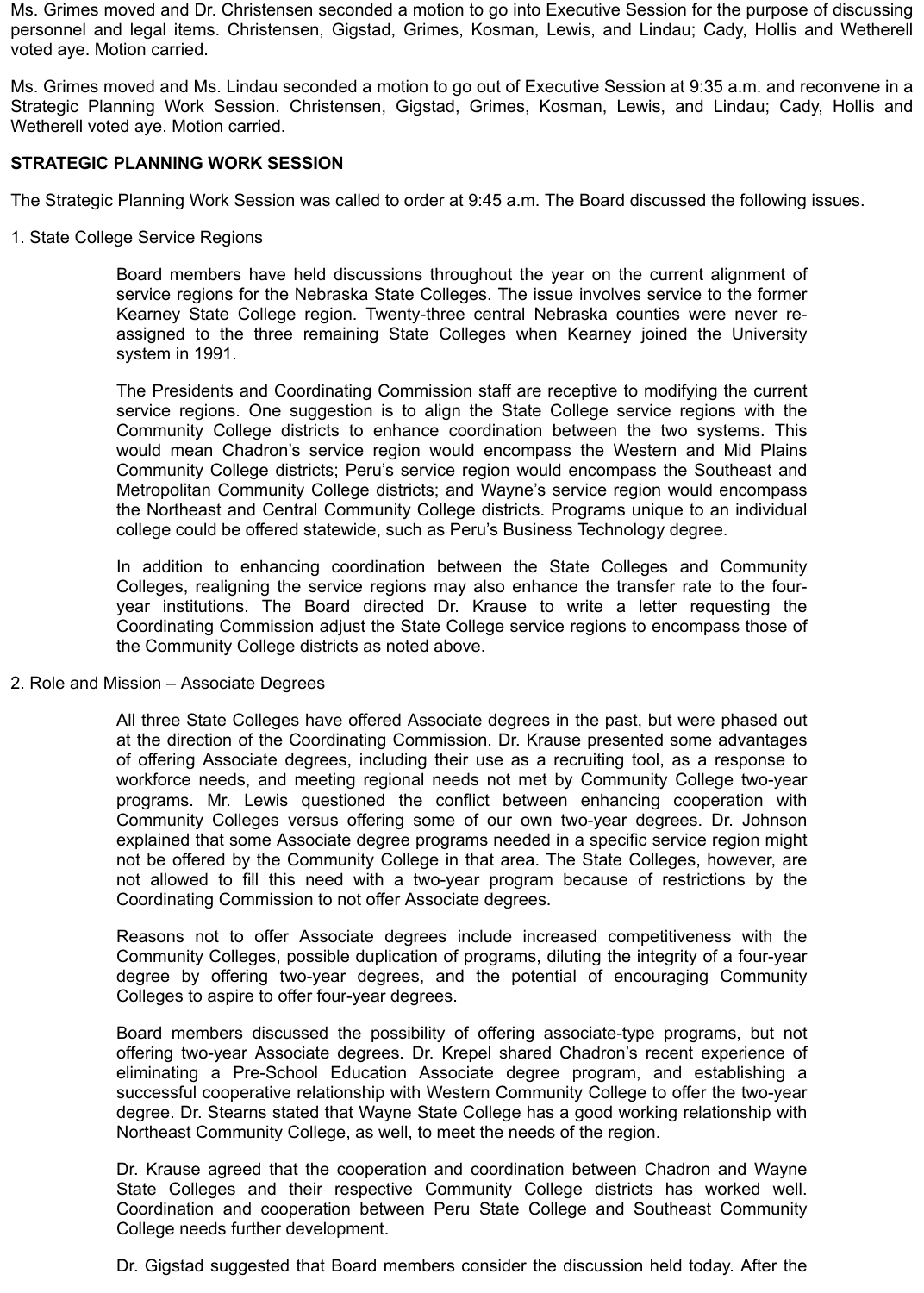Mr. Lewis suggested a retreat be scheduled to gather input from the colleges and discuss this issue and how it relates to the role and mission of the State Colleges.

Dr. Johnson explained that an Associate degree offered by Peru State College would have a general education focus, unlike the Community College Associate degree programs that have a technical focus.

Dr. Gigstad closed the discussion so that the Board could prepare for the Public Session.

# **RECESS**

A recess was taken at 10:55 a.m. prior to the Public Session.

### **PUBLIC SESSION**

The Public Session was called to order at 11:05 a.m. A roll call was taken: Christensen, Gigstad, Grin Lewis, Lindau and Renner; Cady, Hollis and Wetherell were present.

### **APPROVAL OF THE AGENDA**

Mr. Lewis moved and Ms. Grimes seconded a motion to approve the agenda with the following change item 5.B.(11) Peru State College, Campus Services Building Design Development Presentation; and del on item 5.B.(15) Wayne State College, Terrace Hall Renovation Bids. Christensen, Gigstad, Grimes, Ko Lindau and Renner; Cady, Hollis and Wetherell voted aye. Motion carried.

### **PUBLIC COMMENTS**

There were none.

### **APPROVAL OF MINUTES FROM THE SEPTEMBER 30 MEETING**

Ms. Grimes moved and Dr. Christensen seconded a motion to approve the minutes of the Septembe Christensen, Gigstad, Grimes, Kosman, Lewis, Lindau and Renner; Cady, Hollis and Wetherell voted carried.

### **NEW BUSINESS--CONSENT AGENDA**

### **Personnel Recommendations** (.pdf format)

### **Campus Professional Conduct Committee Appointments**

The following Professional Conduct Committee memberships and terms of appointment were reported. Presidential appointments noted (\*).

Faculty Professional Conduct Committee *Chadron State College:* Dr. Frank Ferguson, Professor of Mathematics (98-00) Dr. Jackson Hammitt, Professor of Music (98-01) Dr. Charles Cressy, Professor of Business\* (99-02) *Peru State College:* Mr. Rob Evans, Asst Professor of Industrial Tech (98-00) Dr. Bill Snyder, Professor of Business (98-01) Dr. Joel Lundak, Professor of Education\* (99-02) *Wayne State College*: Dr. Daryl Wilcox, Wayne State Education Association (99-00) [Dr. Glenn Kietzmann, Chair, Fac](http://www.nscs.edu/minutes/November%2010%20Meeting/5A01Personnel.pdf)ulty Senate (99-01) Dr. Randy Bertolas, Asst Professor of Geography\* (99-02)

# Staff Professional Conduct Committee

*Chadron State College:* Mr. Todd Auer, Athletic Administrative Assistant (98-00)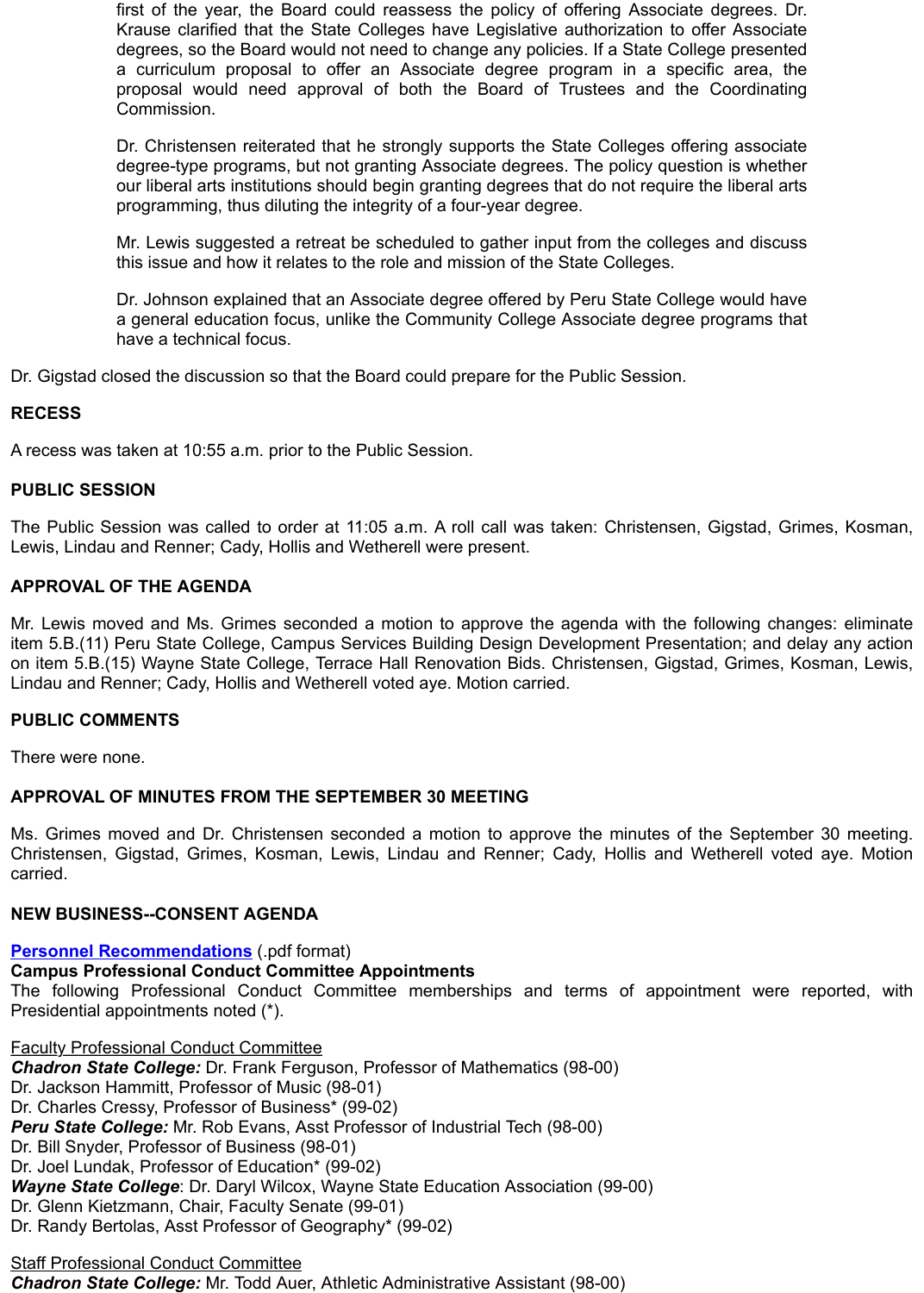*Peru State College:* Ms. Leigh (Pat) Bruggeman, Custodian\* (98-01) (*Senate has not elected reps*) *Wayne State College:* Ms. Vicki Mitzel, Business Division Office Asst.\* (99-00) Mr. George Sherry, Campus Security Officer (99-01) Ms. Sue Denklau, Library Office Assistant (99-02)

**Campus Contracts and Change Orders (.pdf format) Campus Capital Construction Reports (July – September)** (.pdf format) **LB 309 Fund Acceptance and Retrieval** *Chadron State College* 1. Acceptance of \$42,500 for Administration Building heating/cooling system design and bid documents. Allocation Date 9/30/99 Allocation Amount \$42,500 College Contribution 7,500 Total Project Cost \$50,000 2. Acceptance of \$75,000 for Memorial Hall sprinkler system on the first floor and basement. Allocation Date 9/30/99 Allocation Amount \$75,000 [College Contribution 75,000](http://www.nscs.edu/minutes/November%2010%20Meeting/5A03Contracts.pdf) [Total Project Cost \\$150,000](http://www.nscs.edu/minutes/November%2010%20Meeting/5A04Capital.pdf) 3. Retrieval of \$3,248.70 for Armstrong Gymnasium bathroom revisions. Work completed. Allocation Date 8/1/96 Allocation Amount \$42,500.00 Retrieval Date 10/4/99 Retrieval Amount 3,248.70 Total Project Cost \$39,251.30

## *Peru State College*

4. Retrieval of \$190.00 for Theater/Auditorium roof repair. Work completed. Allocation Date 5/4/98 Allocation Amount \$950.00 Retrieval Date 10/4/99 Retrieval Amount 190.00 Total Project Cost \$760.00 5. Retrieval of \$1,840.00 for Administration roof repair. Work completed. Allocation Date 5/4/98 Allocation Amount \$5,200.00 Retrieval Date 10/4/99 Retrieval Amount 1,840.00 Total Project Cost \$3,360.00 6. Retrieval of \$680.00 for T.J. Majors Education roof repair. Work completed. Allocation Date 5/4/98 Allocation Amount \$1,600.00 Retrieval Date 10/4/99 Retrieval Amount 680.00 Total Project Cost \$920.00 7. Retrieval of \$2,912.00 for Fine Arts roof repair. Work completed. Allocation Date 5/4/98 Allocation Amount \$12,000.00 Retrieval Date 10/4/99 Retrieval Amount 2,912.00 Total Project Cost \$9,088.00 *Wayne State College*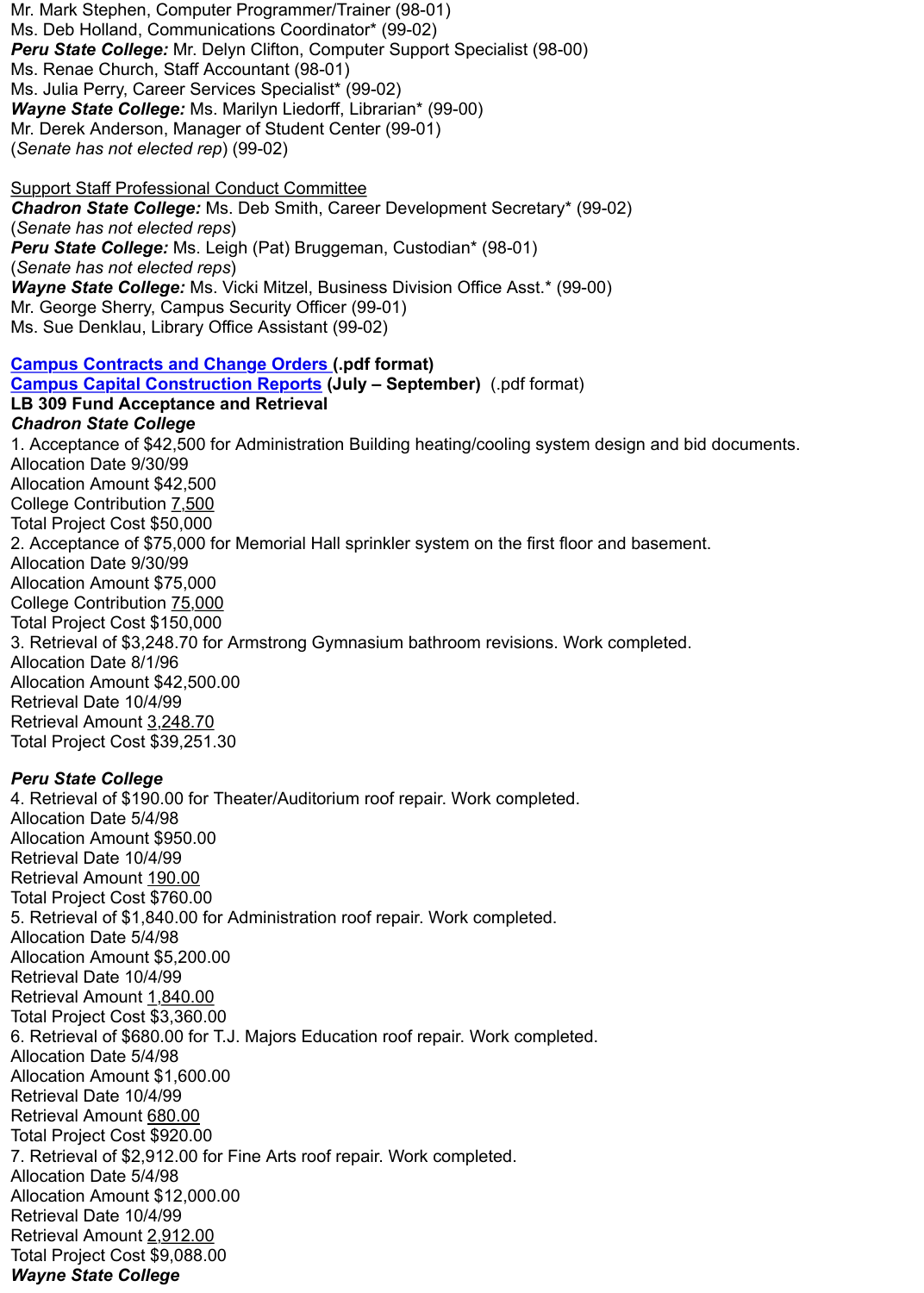Allocation Amount \$8,500 College Contribution 1,500 Total Project Cost \$10,000 11. Retrieval of \$11,906.53 for Benthack Hall wall stabilization. Project put on hold pending five year mor movement. A funding request will be submitted at a future date. Allocation Date 2/5/98 Allocation Amount \$15,300.00 Retrieval Date 10/4/99 Retrieval Amount 11,906.53 Project Cost to date \$3,393.47 12. Retrieval of \$5,078.61 for Campus ADA survey. Work completed. Allocation Date 12/16/98 Allocation Amount \$17,000.00 Retrieval Date 10/4/99 Retrieval Amount 5,078.61 Total Project Cost \$11,921.39 **Campus Physical Plant Reports** 

Mr. Lewis moved and Ms. Grimes seconded a motion to approve the Consent Agenda. Christensen, Gig Kosman, Lewis, Lindau and Renner; Cady, Hollis and Wetherell voted aye. Motion carried.

### **SUBCOMMITTEE AGENDA**

### **Academic Affairs, Student Life & Personnel Subcommittee -- Sheryl Lindau, Chair Off-Campus Course Offerings**

Ms. Lindau moved and Ms. Grimes seconded a motion to accept the report of Off-Campus and Early Offerings as submitted by each of the three State Colleges for FY 98-99. Christensen, Gigstad, Grin Lewis, Lindau and Renner; Cady, Hollis and Wetherell voted aye. Motion carried.

### **[1998-99 Quantitative Academic R](http://www.nscs.edu/minutes/November%2010%20Meeting/5A06Physical%20Plant.pdf)eports**

A report on the number of graduates by major for the past five years and the average number of studer produced by full-time equivalent faculty assigned by department was shared for information.

### **1998-99 Athletic Gender Equity Report**

This item was moved to the December Board meeting so that it could be reviewed along with the can Gender Equity Compliance Plans.

### **[Campus Athletic Gender Equit](http://www.nscs.edu/minutes/November%2010%20Meeting/5B01Off%20Campus%20Report.pdf)y Compliance Plans**

This item will be brought forward at the December Board meeting.

# **1999 Board of Trustees Scholarship Acceptance Report**

Information on the number of Board of Trustee Scholarships accepted by entering freshmen was shared with the with the shared with the with the with the with the with the with the with the with the with the with the with th Board. It was noted that the number of scholarships offered by the campuses is usually higher than actually accepted.

### **Wayne State College, Modern Language and Culture Supplemental Report**

Ms. Lindau moved and Dr. Christensen seconded a motion to approve the Supplemental Prog Recommendation to continue the Wayne State College Modern Language and Culture BA degree forward the report to the Nebraska Coordinating Commission for Postsecondary Education. Christen Grimes, Kosman, Lewis, Lindau and Renner; Cady, Hollis and Wetherell voted aye. Motion carried.

#### **Business Affairs Subcommittee—Budget -- Jeff Renner, Chair Operating Budget Audit Reports**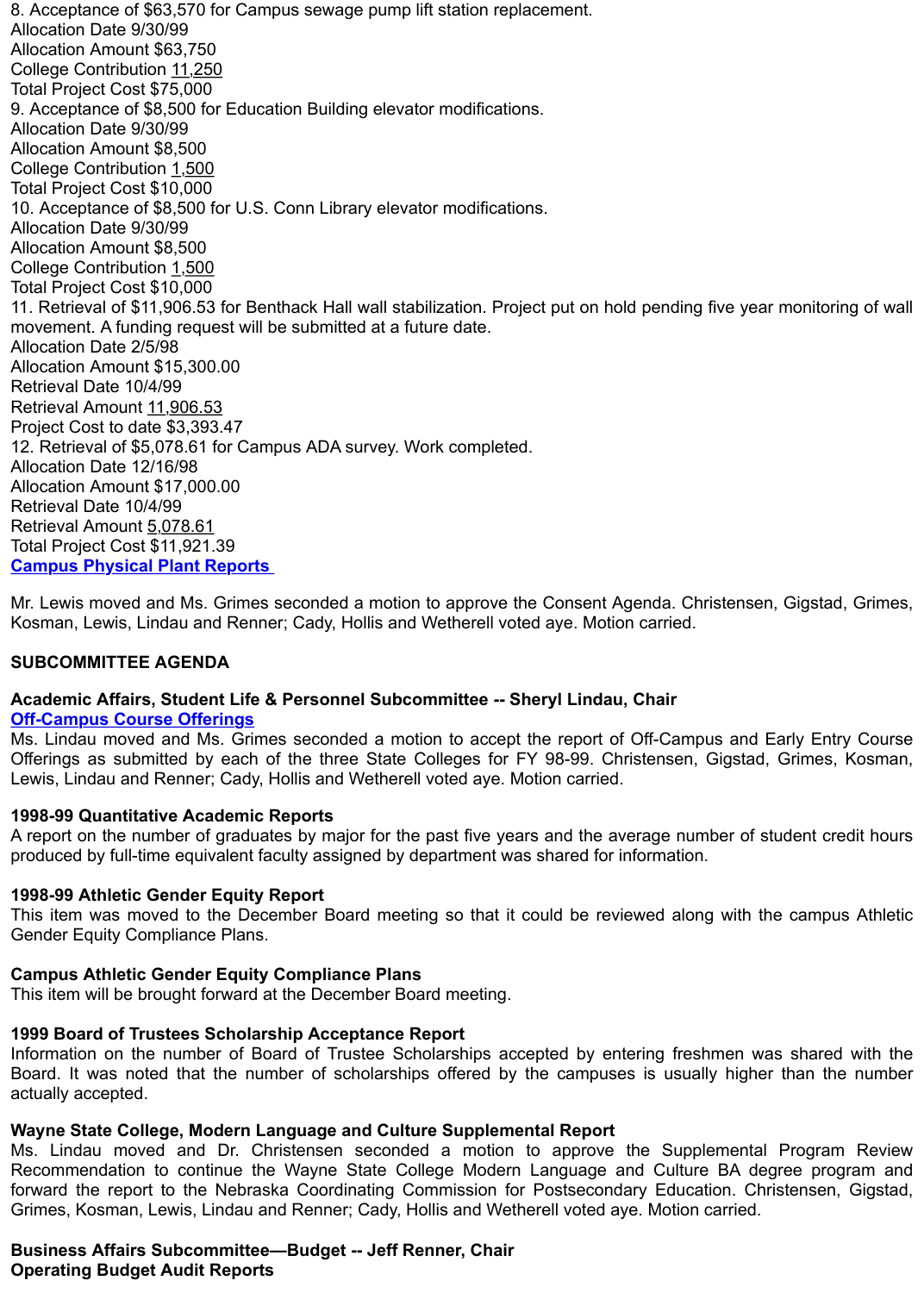#### **Operating Budget Deficit Requests**

|                                              | Dollars<br>Requested | Year    |
|----------------------------------------------|----------------------|---------|
| <b>Chadron State College</b>                 |                      |         |
| 1 FTE Security Officer Supervisor            | \$39,788             | 2000-01 |
| Peru State College                           |                      |         |
| 1 FTE Security Officer II                    | \$31,298             | 2000-01 |
| Wayne State College                          |                      |         |
| 1 FTE Security Officer                       | \$30,100             | 2000-01 |
| <b>Capital Construction Deficit Requests</b> |                      |         |
| <b>Chadron State College</b>                 |                      |         |
| New Maintenance Garage                       | \$996,170            | 2000-01 |
| Peru State College                           |                      |         |
| Asbestos Removal, four academic<br>buildings | \$126,725            | 2000-01 |
| Wayne State College                          |                      |         |
| Asbestos Removal, Ramsey Theatre             | \$276,500            | 2000-01 |
| Peru State College                           |                      |         |
| Security Equipment, cameras                  | \$48,854             | 1999-00 |
| Sewage Pump Equipment                        | \$20,000             | 1999-00 |

#### Technical Amendment

Request that LB 878, Section 60 (7) for Program 927 be amended to read: "Up to \$1,099.41 of the appropriation may be re-appropriated for Program 927."

The purpose of this amendment is to remove all of the cash fund appropriation for FY 1999 for Program 9 that amount that was expended in FY 1999 and to remove all cash fund appropriations for Program 927 for

Christensen, Gigstad, Grimes, Kosman, Lewis, Lindau and Renner; Cady, Hollis and Wetherell voted carried. Dr. Krause informed the Board that the Coordinating Commission plans to recommend funding Peru State College Oak Bowl Field House sewage pump equipment at their November 12 meeting.

### **Business Affairs Subcommittee--Physical Plant -- Fran Grimes, Chair Chadron State College, Change Order**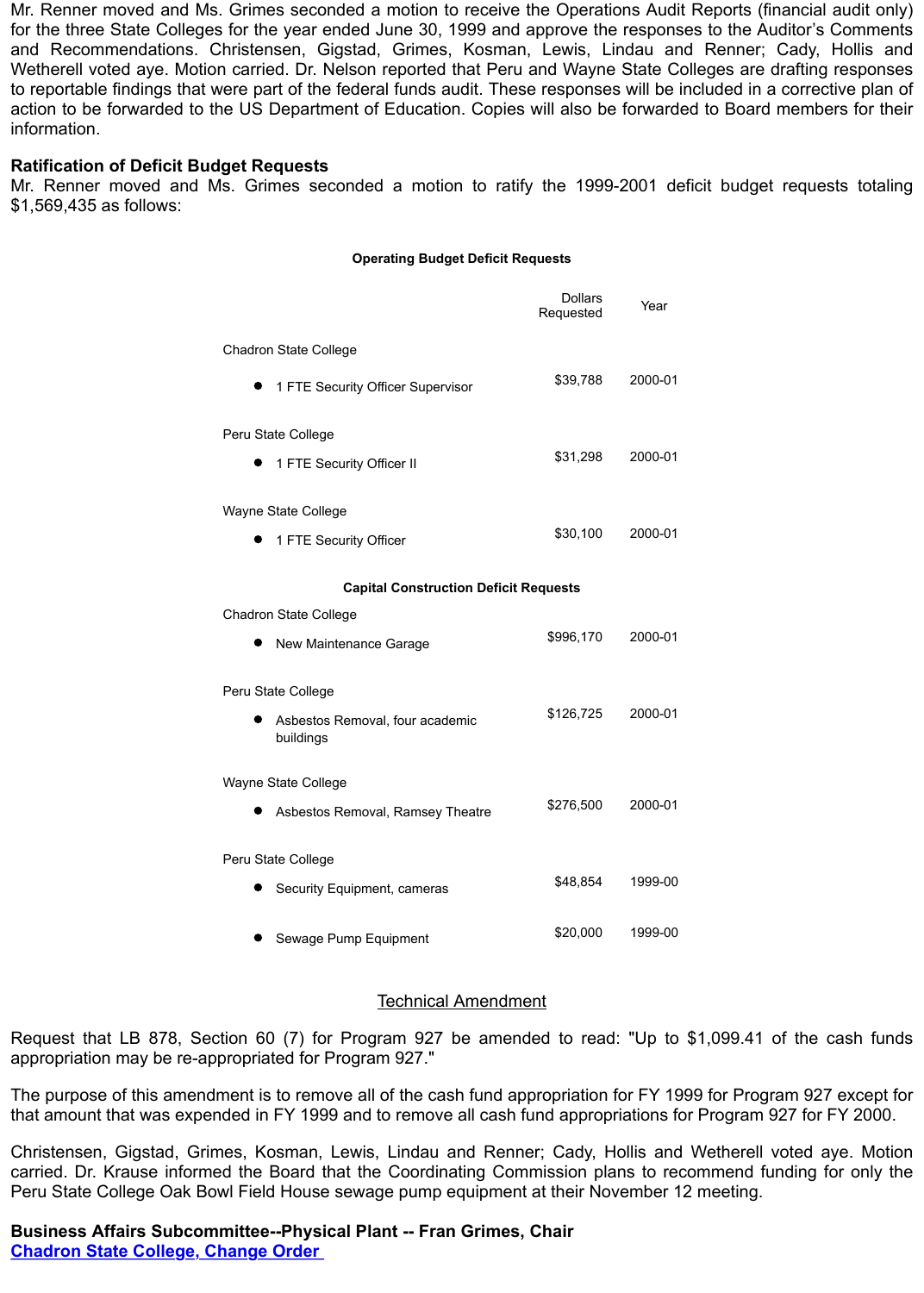Ms. Grimes moved and Mr. Renner seconded a motion to approve the change order as provided by Chadron State College. Christensen, Gigstad, Grimes, Kosman, Lewis, Lindau and Renner; Cady, Hollis and Wetherell voted aye. Motion carried.

### **Chadron State College, Memorial Hall Architect Contract Extension**

Ms. Grimes moved and Dr. Christensen seconded a motion to approve the contract extension for Bahr Vermeer and Haecker Architects to continue serving as architects for the Chadron State College Memorial Hall renovation project. The fee for these services, including basic reimbursables, shall be \$166,910. Christensen, Gigstad, Grimes, Kosman, Lewis, Lindau and Renner; Cady, Hollis and Wetherell voted aye. Motion carried.

### **Wayne State College, Connell Hall Substantial Completion Ratification**

Ms. Grimes moved and Ms. Lindau seconded a motion to ratify designation of substantial completion status for the Wayne State College Connell Hall project. Christensen, Gigstad, Grimes, Kosman, Lewis, Lindau and Renner; Cady, Hollis and Wetherell voted aye. Motion carried.

### **Wayne State College, Connell Hall Final Completion Designation**

Ms. Grimes moved and Dr. Christensen seconded a motion to approve final completion designation for the Wayne State College Connell Hall renovation project, subject to final review by campus staff on completion of detail items. Christensen, Gigstad, Grimes, Kosman, Lewis, Lindau and Renner; Cady, Hollis and Wetherell voted aye. Motion carried.

### **Business Affairs Subcommittee—Revenue Bond -- Steve Lewis, Chair Revenue Bond Audit Reports**

Mr. Lewis moved and Mr. Renner seconded a motion to accept the 1998-99 Revenue Bond Operating Budget Audit Reports as submitted for each of the State Colleges by KPMG Peat Marwick. Christensen, Gigstad, Grimes, Kosman, Lewis, Lindau and Renner; Cady, Hollis and Wetherell voted aye. Motion carried.

### **Chadron State College, Reallocation of Contingency Maintenance Funds**

Mr. Lewis moved and Mr. Renner seconded a motion to authorize Chadron State College to reallocate \$15,000 from Resolution 4/97 (Edna Work Hall Bath Renovation) to the Edna Work Hall/Wing renovation program statement. Christensen, Gigstad, Grimes, Kosman, Lewis, Lindau and Renner; Cady, Hollis and Wetherell voted aye. Motion carried.

#### **Wayne State College, Terrace Hall Renovation Bids**

Dr. Stearns explained that the Terrace Hall Renovation bids opened on November 2 were \$350,000 higher than the \$1.8 million budgeted for the project. The campus is continuing to review options to modify the project that was to have been completed by August 2000. It is hoped that the cost can be reduced by looking at some factors the architect considered and some re-design options.

### **MISCELLANEOUS ACTION**

# **Pending Legislation on Governance Reorganization**

A discussion was held on Legislative Bill 631 introduced by Senator Kristensen that would eliminate the State College System and restructure governance of postsecondary education by incorporating Chadron State and Wayne State Colleges into the University of Nebraska System and Peru State College into the community college system.

Ms. Lindau moved and Dr. Christensen seconded a motion to draft a Resolution to maintain the unique role and mission of the State College System in opposition to LB 631. Christensen, Gigstad, Grimes, Kosman, Lewis, Lindau and Renner; Cady, Hollis and Wetherell voted aye. Motion carried. A resolution will be drafted and acted upon at the December 10 Board meeting.

In a related item, an Appropriations Committee hearing regarding the Peru State College benchmarks is scheduled for December 6 or 7. This would be an opportunity for Board members to express their feelings on LB 631. Dr. Krause encouraged Board members to meet with individual Senators to discuss the issues.

Dr. Gigstad reminded Board members that the Coordinating Commission will be meeting in Lincoln on November 12, and encouraged any interested Board members to attend.

# **INFORMATION ITEMS**

**Executive Director, Presidents' and Student Trustees' Reports**